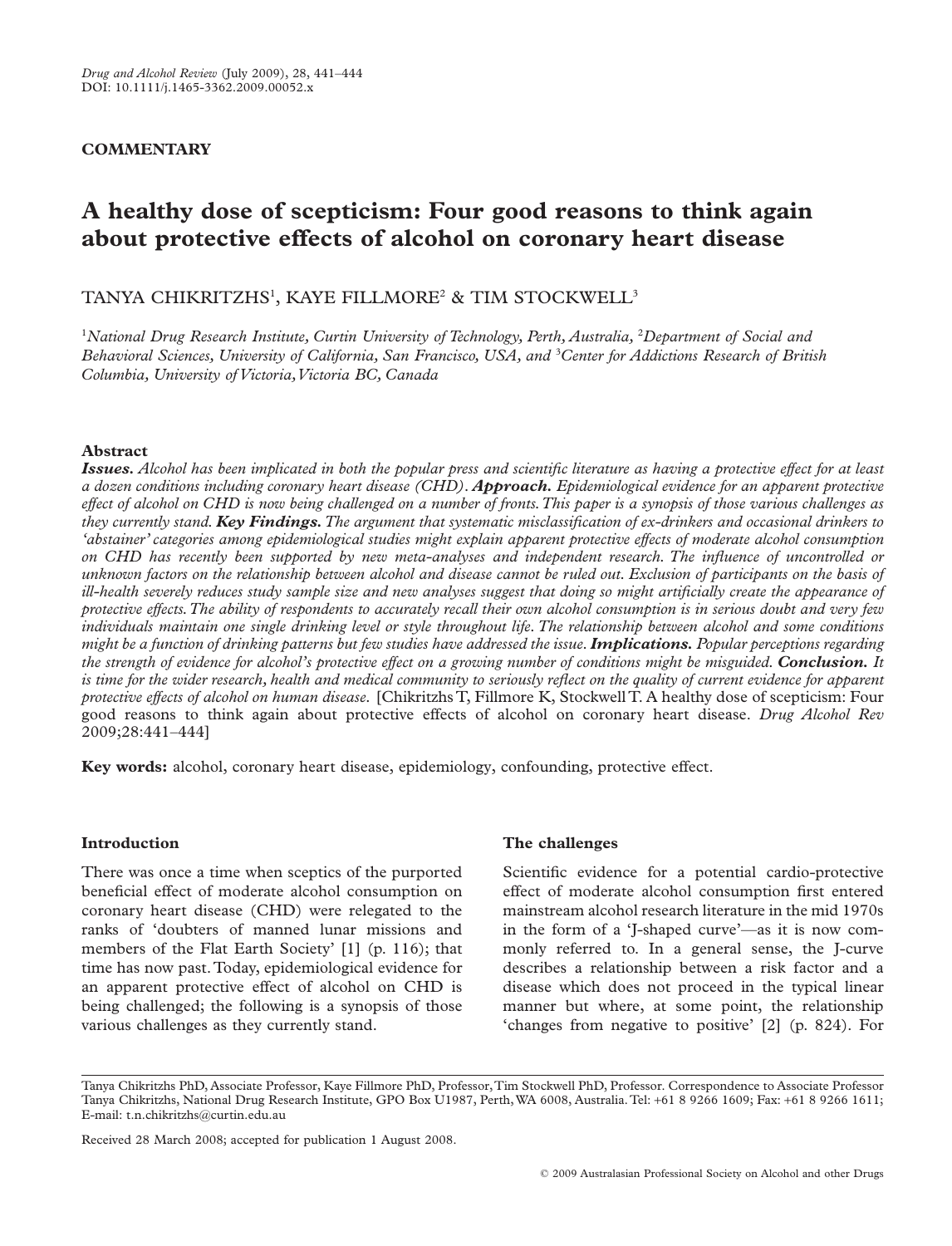

**Figure 1.** *Alcohol consumption levels and all-cause mortality: pooled results from 54 studies [3] (p. 106).*

alcohol and all-cause mortality, the J-curve corresponds to a situation in which teetotallers fare worse than moderate drinkers who in turn fare better than heavier drinkers (e.g. see Figure 1). Buoyed by plausible biological mechanisms showed in laboratory settings, (e.g. increased profile of 'good' fats and thrombolytic effects) the rapid proliferation of evidence supporting the notion of a J-shaped curve for alcohol and CHD has been enthusiastically received and continues to hold the interest of researchers, health professionals and the general public.

Encouraged, at least in part, by the apparent protective effect of alcohol on CHD (see Figure 1), the pursuit of evidence for potential protective effects of alcohol on other disease states is a popular focus of many epidemiologists nowadays; particularly for major causes of mortality and morbidity, such as type II diabetes, dementia and rheumatoid arthritis.

#### *Misclassification error*

An alternative explanation for the apparent protective effect of alcohol on CHD was proposed by Shaper, Wannamethee and Walker (1988) involving the systematic misclassification of ex-drinkers and occasional drinkers as 'abstainers' in longitudinal studies resulting thus negatively biasing the health status of the reference group of abstainers [4]. After the publication of many subsequent studies purporting to have ruled-out these misclassification errors, the argument was relegated, by most, to history—until very recently. After reviewing, in detail, the questions put to respondents regarding alcohol use among 54 all-cause mortality studies and 35 CHD-specific morality studies, Fillmore *et al.* found only seven of the former and two of the latter to be without misclassification error. All of the studies affected by misclassification error showed protective effects, and none of the few which were errorfree displayed a protective effect [3]. The issue of misclassification error has since been the subject of serious debate in the scientific literature (see commentaries on [3] at [http://www.informaworld.com/smpp/](http://www.informaworld.com/smpp) title~content=g773385479~db=all) and new research has begun to conscientiously re-assess the contribution of misclassification error to apparent protective effects for alcohol. A recently published Australian study found that when misclassification error was accounted for, there was no apparent protective effect of usual daily alcohol consumption for males. There was a protective effect for females, but this was limited to wine consumption only [5]. This was consistent with a re-analysis of Fillmore *et al.* [3] which found that the protective effect disappeared for men but not women when abstainer biases were controlled [6].

#### *Confounding*

To our knowledge, there has never been a randomised controlled trial which has examined whether alcohol consumption reduces the likelihood of death from CHD. Such a study would be difficult to undertake because of ethical and practical concerns. Studies which have produced J-shaped curves for alcohol and disease have been dominated by prospective cohort studies [7]. Because of the very nature of these population-based studies, it is practically impossible to completely rule-out the influence of uncontrolled confounding on results. Jackson *et al.* offered a timely reminder of the pit-falls awaiting premature attribution of causality when they recalled the once widely held view that hormone replacement therapy offered postmenopausal women protection against CHD—a view which was ultimately proved, by randomised controlled trial, to have been based on artefactual evidence drawn from cohort studies [8]. It is well to remember that, for the majority of economically developed populations (i.e. USA and European countries) for which epidemiological studies have showed J-shaped curves, people who abstain from drinking are in themselves, atypical. With regard to alcohol, among these populations, about 90% of all risk factors for CHD are more likely to occur among non-drinkers than moderate drinkers. Abstainers are typically: older; poorer; less educated; in worse health; and have lower levels of medical well-being, access to health care or prevention health services than moderate drinkers [9]. In an attempt to address potential confounding of this sort—at least in part—some studies have excluded participants on the basis of known current and past health history (e.g. [10]).

Unfortunately, the exclusion of participants on the basis of current and past ill-health has the regrettable side-effect of severely reducing sample size. In the 2006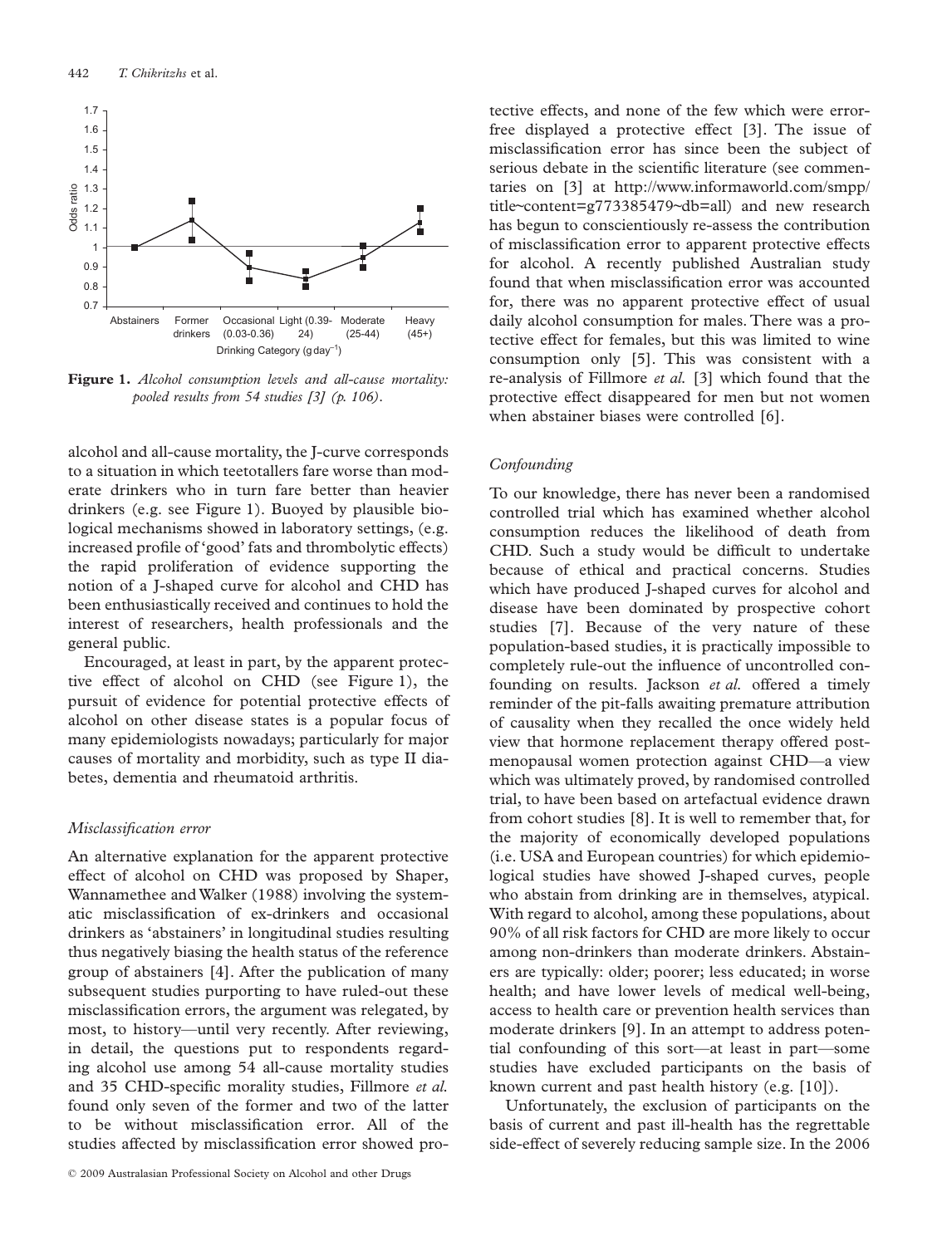Mukamal *et al.* study for example, a baseline sample of over 50 000 respondents was reduced to slightly less than 9000 after excluding those with cardiovascular disease, cancer, diabetes and unhealthy lifestyles [10]. However, Fillmore *et al.* estimated that had Mukamal *et al.* also excluded respondents diagnosed with hypertension, hypercholesterolemia, gall bladder disease, arthritis, bronchitis, asthma, medication use, gout and poor or fair health (assuming all mutually exclusive), eligible participants would have numbered only 407 which is to be expected, given the average age at entry for most CHD studies [7].

Moreover, using simulated models, Marschner *et al.* have showed how the exclusion of participants on the basis of pre-existing illness might artificially create a spurious J-shaped curve when the underlying relationship between alcohol and disease is fundamentally linear [11]. Like the arguments regarding misclassification error, the case for confounding effects and their influence on apparent protective effects of alcohol remains unresolved.

## *Self-report, recall bias and drinker 'drift'*

Most epidemiological studies rely heavily on the ability of respondents to accurately report their own current and past alcohol consumption. Yet it is well documented that most self-report drinking surveys underreport consumption (e.g. [12]). In relation to studies of protective effects of alcohol and CHD, it is particularly important that participants self-reporting as 'abstainers' have been able to accurately identify and define their own life-time drinking status. Caldwell *et al.* examined the drinking histories of self-identified abstainers and occasional drinkers. Respondents were asked about their current alcohol consumption at ages 16, 23, 33, 42 and 45 (e.g. non-drinker, occasional drinker, drink on most days, etc.). More than 60% of respondents who claimed to be 'never' drinkers at age 45 years had actually reported drinking alcohol at any one of the previous follow-up surveys. Nearly a quarter of self-reported 45 year-old 'never' drinkers had previously reported drinking at least once a week, and more than a third had consumed alcohol more than occasionally. Some 56% of 45 year-olds self-reported to be 'occasional only' drinkers had previously reported drinking at least once a week [13]. It would appear, at least for this population, that true life-time abstainers are even rarer than first thought.

Related to this, is of course the inconvenient fact that people do not maintain one single drinking level or style throughout life—abstainers, for example, often drift between drinking categories (and non-drinking) over time [14]. It is very difficult, if not impossible, for epidemiological studies to 'capture' respondents who have stable life-time drinking patterns or who can be considered reliable exemplars of a certain 'type' of drinker (e.g. moderate drinker, risky drinker and abstainer).

# *Drinking patterns*

There is limited evidence that the relationship between alcohol and some disease incidence is a function of the manner or pattern in which it is consumed (e.g. regular consumption vs. occasional drinking to intoxication). A review by Rehm and colleagues concluded that hypertension and sudden death from cardiovascular disease might be related to occasions of heavy drinking and intoxication [15]. Along similar lines, others have suggested that conclusions regarding alcohol's cardioprotective effects have been based on pooled observations dominated by studies of Western populations where drinking patterns can be 'characterised by largely moderate and regular pattern of alcohol consumption' ([16], p. 330). Nonetheless, proportionately, very few epidemiological studies in this domain have addressed the complex issue of drinking pattern (most are only able to provide crude measures over limited time periods) and apparent protective effects of alcohol consumption on CHD. One Australian case-control study failed to find a protective effect for coronary events among 'binge' [sic] drinkers compared with abstainers but did find a protective effect for regular moderate drinkers compared with abstainers [17].

# **Conclusion**

The study of disease at population levels is a challenging science for which the attribution of causality is a laborious and painstaking process requiring many years of collective scientific endeavour.The brief summary of evidence presented does not allow a conclusive answer to the question of whether or not alcohol protects against death or morbidity from CHD. Indeed, substantial evidence from laboratory studies suggests that, in a physiological sense, the existence of such an effect is entirely plausible. There is, nevertheless, growing evidence to suggest that the magnitude of any cardioprotective effect has been exaggerated and that the science of epidemiology is yet to conclusively mitigate doubts regarding significant cardio-protective effects at a population level. We further argue that, sufficient weight of evidence has accrued for the wider research, health and medical community to think again about our collective acceptance of alcohol as a remedy for one the most common causes of death facing the developed world.

The implications of the arguments presented here extend beyond the relationship between alcohol and